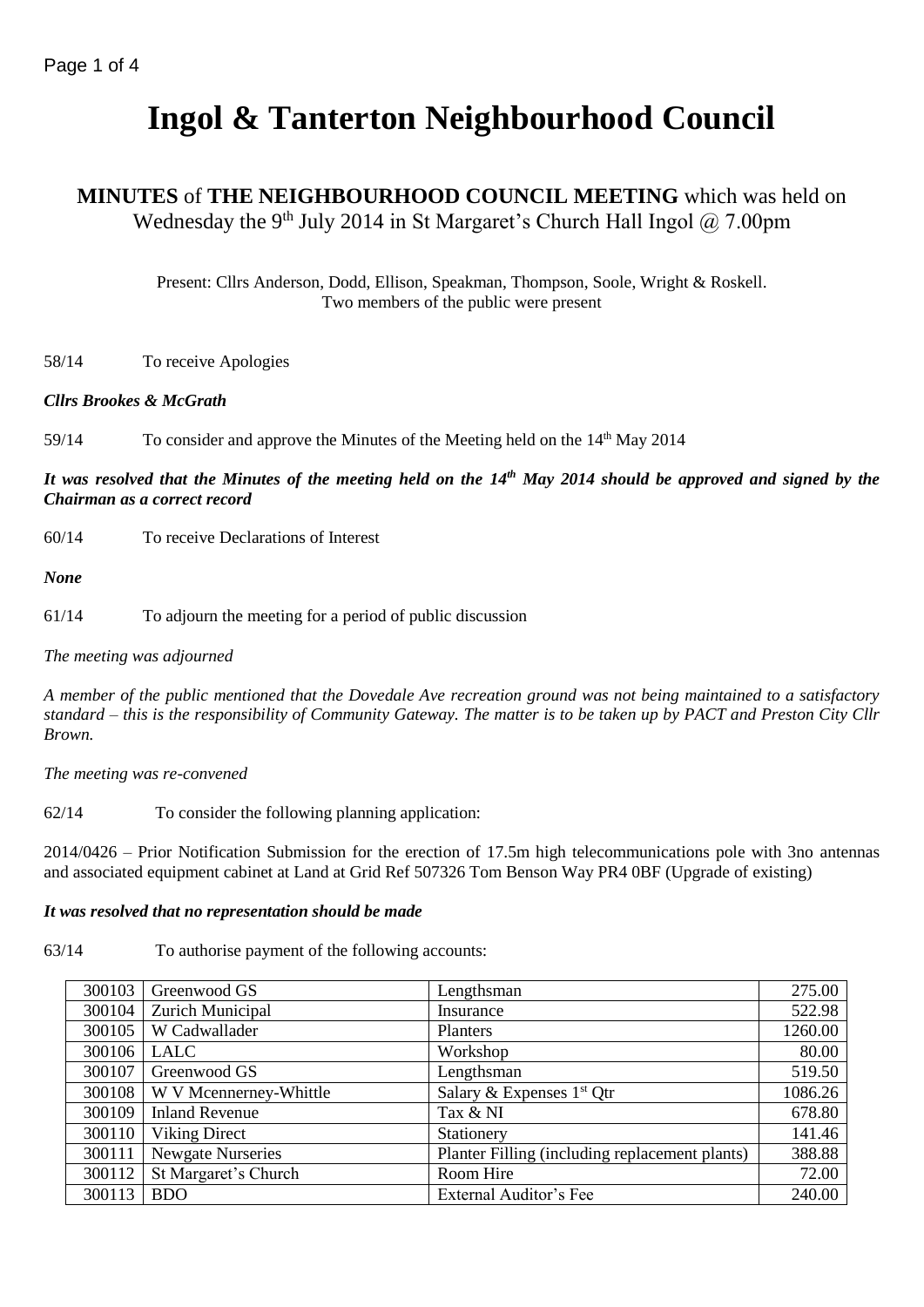64/14 To consider and approve that this Council should sign up for on-line banking in respect of appropriate payments on the basis of dual authorisation (the clerk shall set up payments – two members will be required to authorise on line)

## *It was resolved that that this Council should sign up for on-line banking on the basis of the above arrangements.*

65/14 To consider which members should attend as voting representatives (2) at the LALC AGM on Saturday  $8<sup>th</sup>$ November 2014.

## *It was resolved that Cllrs Ellison and Thompson should attend the above AGM on behalf of this Council*

 $66/14$  To consider whether this Council wishes to put forward a resolution to the LALC AGM on Saturday  $8<sup>th</sup>$ November 2014 and if so agree the wording and nominate a proposer and seconder to speak on behalf of this Council at the meeting.

## *It was resolved that no resolution should be put forward.*

67/14 To consider whether this Council wishes to make any comment in response to the consultation on subsidised bus services assessment criteria (enclosed)

## *It was resolved that no representation should be made.*

68/14 To consider that in future distribution of the Council's newsletter should be done by a commercial organisation – a quote from City Distribution Ltd indicates a rate of £27.50 per thousand mixed delivery or £55.50 per thousand bespoke delivery.

## *It was resolved that future distribution should be undertaken by City Distribution Ltd on a mixed delivery basis.*

 $69/14$  To consider whether signage should be added to some of our existing planters – a quotation has been received indicating a price of £24.90 each for 12 in total to be located on the planters detailed in the enclosed copy e-mails. Should the Council wish to agree to the suggestion, the wording needs to be agreed and it is suggested that before any order is placed a mock up is produced so that members are able to see what the finished article will look like. (See enclosed correspondence)

## *It was resolved that signage should be added to some of our existing planters as described above the wording being 'Provided by Ingol and Tanterton Neighbourhood Council' (using the logo in respect of the I&TNC part)*

70/14 To consider as a result of the theft of plants and vandalism to the planter displays whether any further actions are required.

## *It was resolved that an awareness campaign should be undertaken using the web site and next newsletter to inform residents that the planters and plants had been provided by the Neighbourhood Council at tax payers expense and asking that they be respected. It was further resolved that the clerk should make arrangements to refill those where significant plants had been removed.*

71/14 To consider whether any response is required to the Preston Western Distributor, East-West Link Road and Cottam Link Road consultation on the preferred route which has now been published and has been the subject of several public exhibition events

## *It was resolved that no representation should be made.*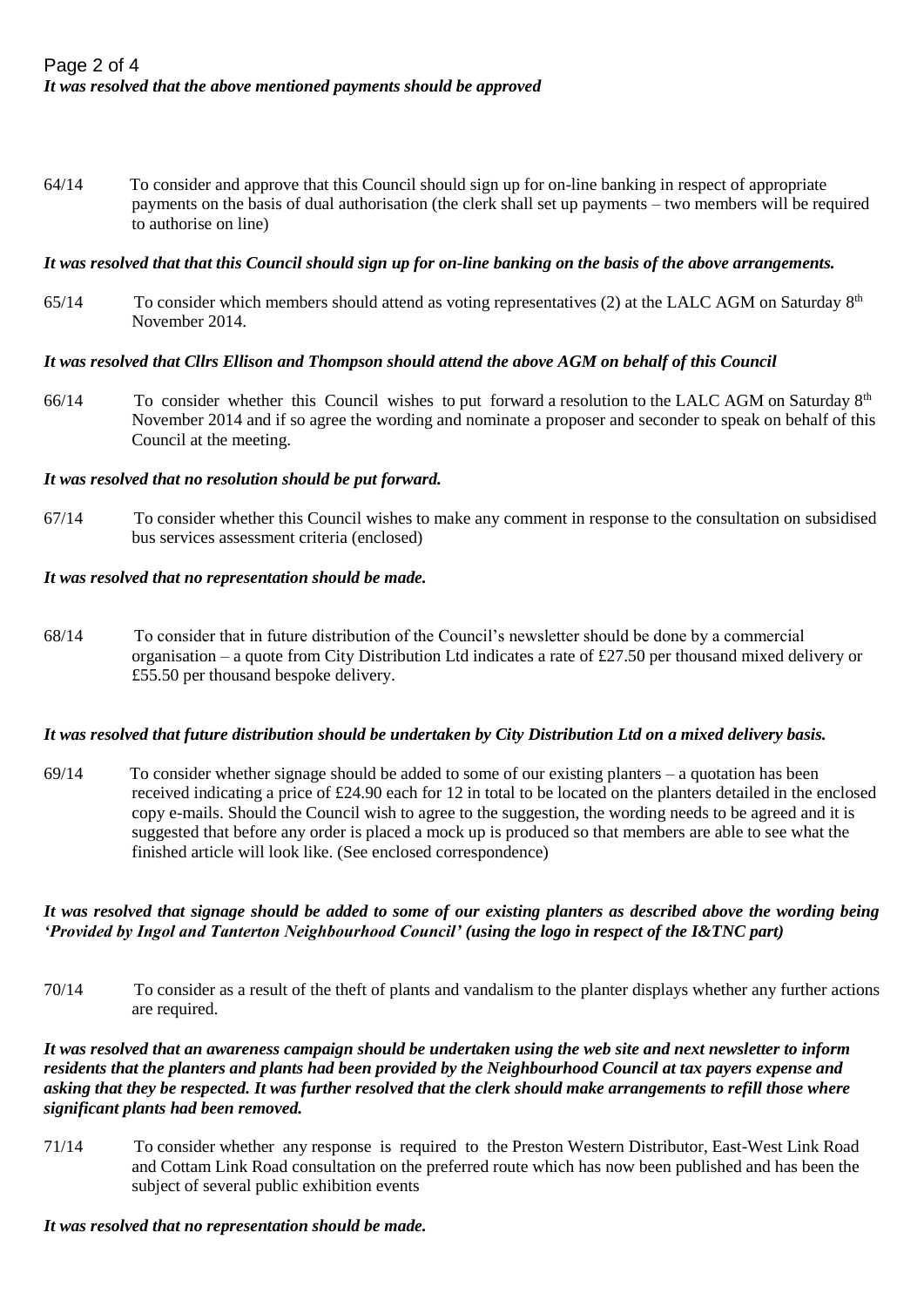## Page 3 of 4

72/14 To consider whether this Council should invest some of its funds in the Public Sector Deposit Fund managed by CCLA – please see attached information and current comparison rates – and if so decide what initial amount should be placed with them. Current interest rates are 2.5 times higher than we receive with Unity Trust; whilst with interest rates are at an all-time low this does not amount to a significant increase in income this might be different in future as interest rates are likely to rise.

## *It was resolved that this Council should invest some of its funds in the Public Sector Deposit Fund managed by CCLA and that the Clerk should now make suitable arrangements.*

73/14 To consider the enclosed report in response to minute number 53/14 and decide whether any further action is required.

## *It was resolved that no further action was appropriate.*

74/14 To consider sending the enclosed draft letter to Marston's PLC in respect of proposed changes to the way in which the Guild Merchant public house is to be run.

## *It was resolved that the enclosed draft letter should be amended and sent as follows:*

*Marston's PLC Marston's House Brewery Road Wolverhampton WV1 4JT*

## *Dear Sir/Madam*

*Ingol and Tanterton Neighbourhood Council is contacting you with regard to what some residents say are your backwards steps in the running of the Guild Merchant public house on Tag Lane Ingol Preston. When the Guild Merchant was re-opened following refurbishment and redesign some local and some not so local patrons were in praise of the table service introduced from the reopening. The interaction between customers and staff led to a very relaxed and friendly atmosphere.*

*To move from this established table service to bar service only and the drive towards enhancing the pub as a 'drinkers' pub is a cause of concern to some residents.*

*We are proud to serve our community and strive for betterment to services and our environment. We hope you will take cognisance of the concerns of some of our residents and return to the previous operating system which some believed made the Guild Merchant stand out and above other pub/restaurants in the area.*

## *A recorded vote was requested.*

## *In favour Cllrs Soole, Thompson, Ellison, Wright, Dodd & Roskell*

## *Against Cllrs Anderson and Speakman*

75/14 To consider the enclosed report from the Tanterton Shops area working group and decide whether to accept the fee proposal from Groundworks to draw up plans for potential improvement to the area.

## *It was resolved that the fee proposal should be accepted and that Groundworks should be requested to draw up plans for potential improvements to the area for further consideration.*

76/14 To consider whether this Council should commit up to a further £17K to secure and reconstruct improved drainage for Tanterton village green details of which are set out in the enclosed report

Following release of the agenda further information had been received and amendments to the original specification agreed which had the effect of reducing the shortfall to approx.  $\pounds12600$  whilst retaining a fit for purpose drainage improvement scheme.

## *It was resolved that this Council should commit a further £12600 to the scheme as amended in order to ensure that it could go ahead this summer – it was noted that this Council's commitment now stand at £17600.*